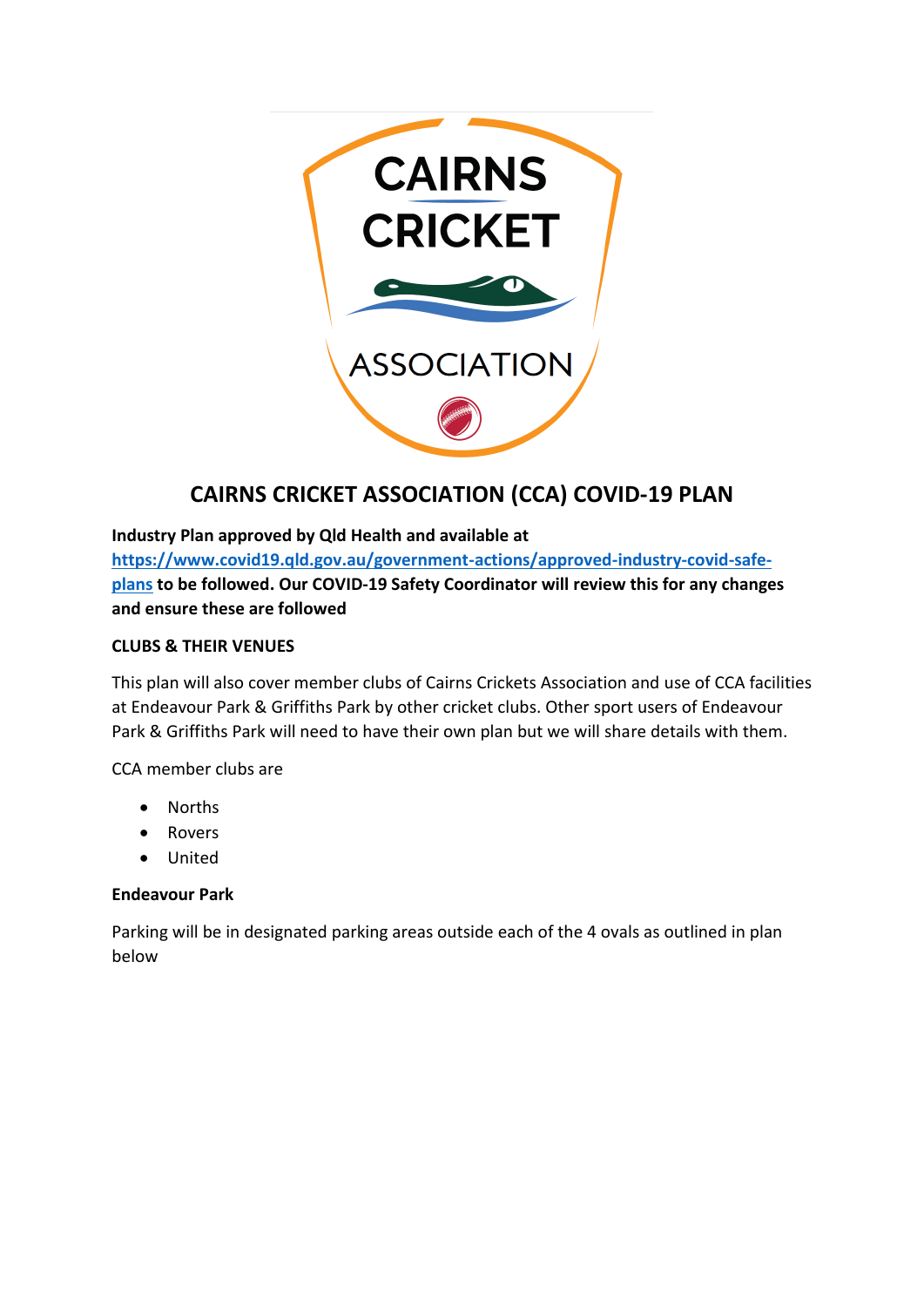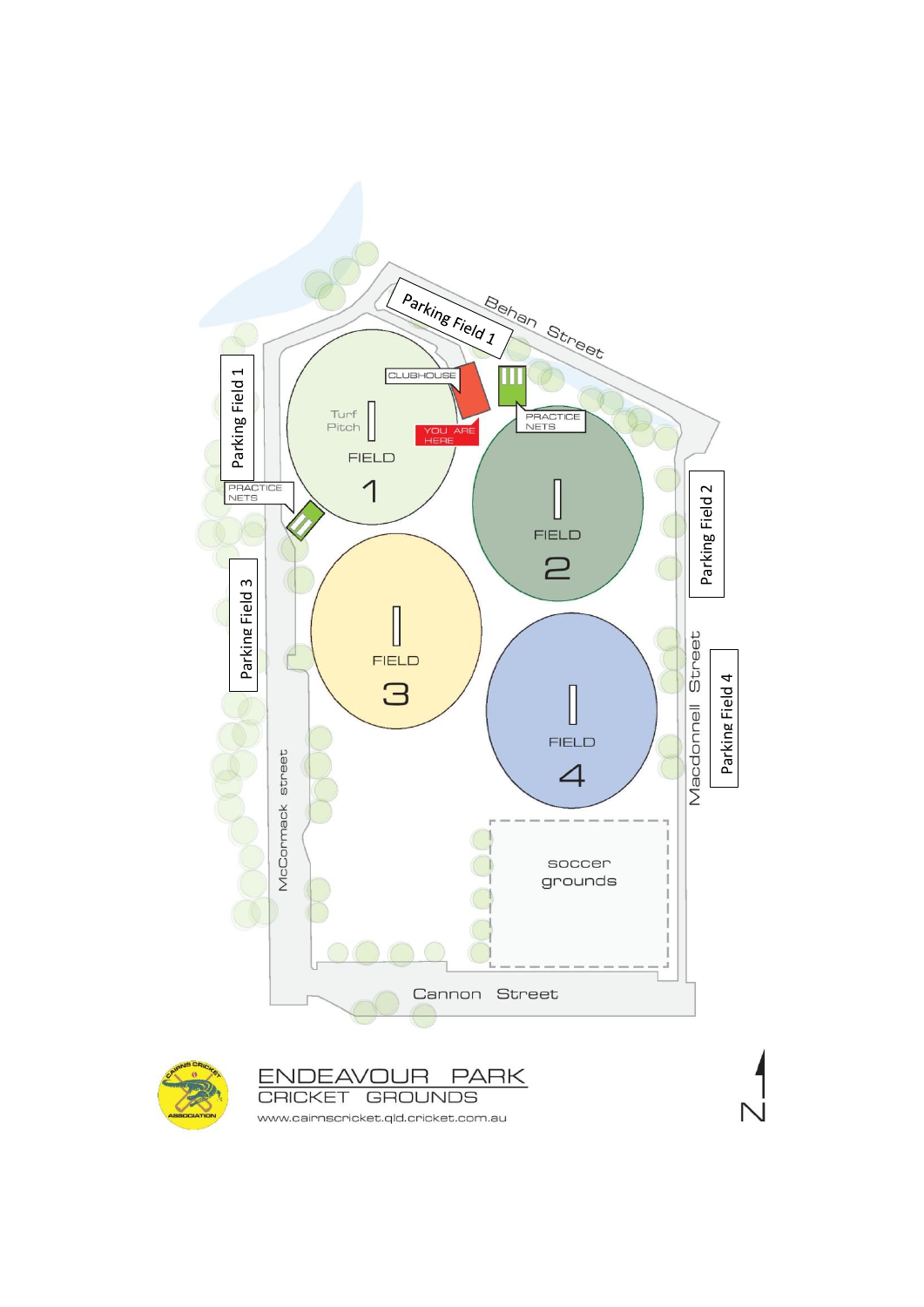## **Griffiths Park**

Initial parking will be as per the below plan but given significant upgrades including to parking areas as outlined below are to take place this will be reviewed as appropriate as project progresses.



All cricket trainings will be limited to 20 if Stage 2 comes into effect again. We will share parking plans for each parking area with any other users but control of training zones on the fields if want different zones of 20 will be up to those users.

Each area will have additional hand wash / sanitization stations installed. We can manage access to each zone / oval as follows. This will enable separate entry and access to each of the following

#### **Endeavour Park**

- Parking areas as outlined for each field
- Nets are generally used on practice days and will use parking for Field 1

#### **Griffiths Park 1 & Norths Nets**

- Access through entrance at Warner & Monks Sts
- Parking around Field 1

#### **Griffiths Park 2 & United Nets**